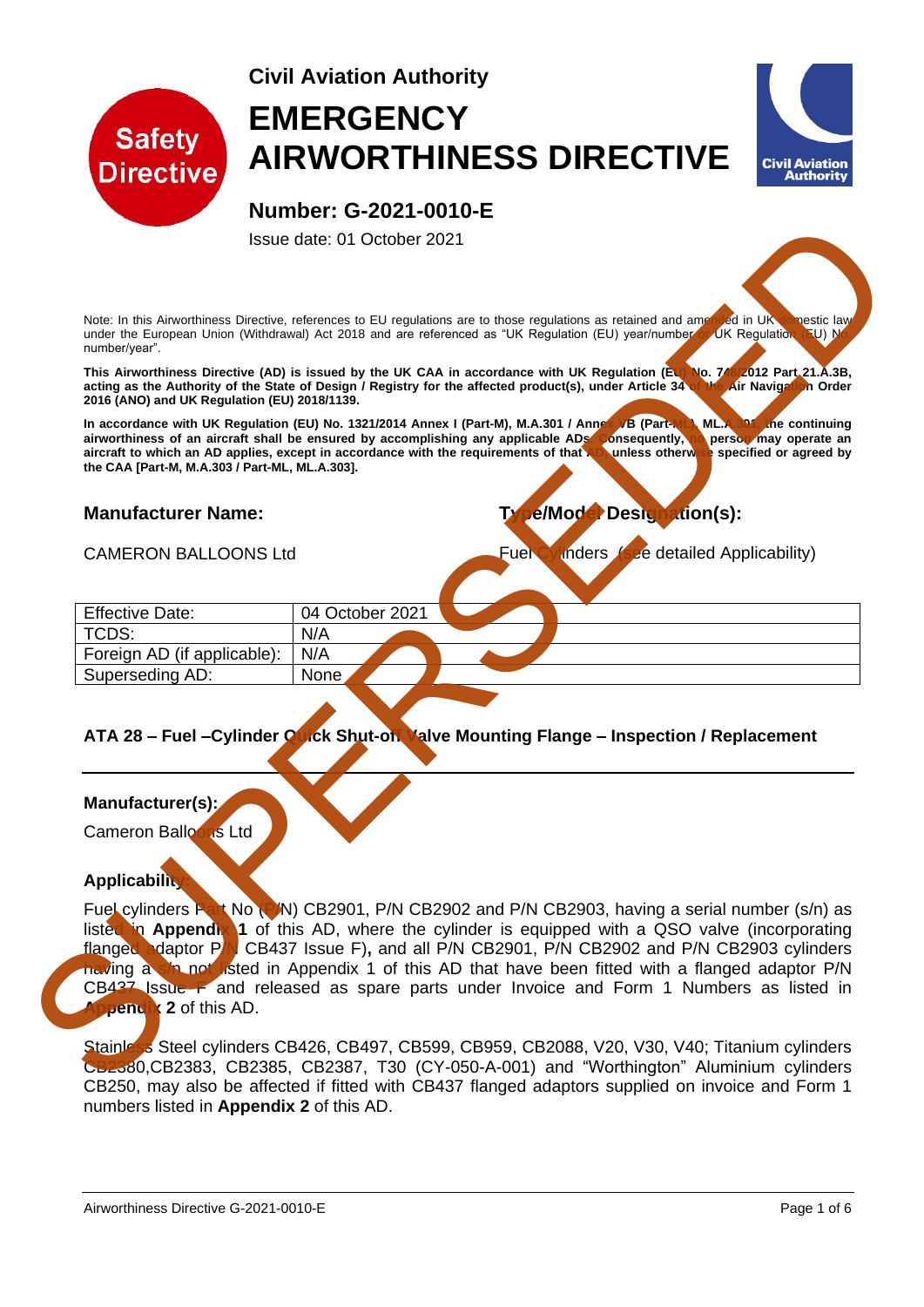These fuel cylinders are known to be installed on, but not limited to, hot air balloons and airships manufactured by Cameron Balloons Ltd, Colt Balloons, Lindstrand Balloons Ltd (LBL), Lindstrand Hot Air Balloons Ltd, Sky Balloons, Thunder Balloons, Thunder & Colt, and Lindstrand Technologies Ltd.

## **Definitions:**

For the purpose of this AD, the following definitions apply:

**Affected Part:** QSO Flanged Adaptor, Part No. CB437 Issue F as defined in "Applicability" above

**Serviceable Part:** QSO Flanged Adaptor, Part No. CB437 Issue G or later

**The SB:** Cameron Balloon Service Bulletin SB32

## **Reason:**

Certain Cameron Hot Air Balloon fuel cylinders are supplied with liquid offtakes that consist of a quarter turn ball valve mounted on a flanged adaptor (P/N CB437, see figure 1). Two recent batches of these adaptors have been manufactured with non-conforming (undersize) threads.

In certain cases, when the minimum sized adaptors are combined with cylinder bosses at maximum tolerance dimension and assembled to fuel cylinders, the thread can impinge ("bottom out") on the cylinder boss. Although the required tightening torque value can be achieved at installation, the torque required to unscrew the flange could be below the minimum value. In extreme cases the adaptor may be unscrewed by hand. For the purpose of this AD, the following definitions apply:<br>
Affected Part: GSO Flanged Adaptor, Part No. CB437 Issue F as defined in "Applicability"<br>
Serviceable Part: GSO Flanged Adaptor, Part No. CB437 Issue G or later

This condition, if not detected and corrected, could result in an uncontrolled release of liquid propane which in turn could result in a fire hazard that could damage the balloon and its envelope, ultimately leading to a forced emergency landing, during which balloon occupants and persons on the ground could be injured.

To address this potential unsafe condition, Cameron Balloons Ltd. issued the Service Bulletin to provide instructions for the removal from service of the affected parts.

For the reasons described above, this AD requires a one-time inspection of each affected fuel cylinder for leakage around the threaded joint between the QSO valve adaptor flange and the cylinder boss and, depending on findings, removal from service of the affected fuel cylinder. This AD also requires modification of each fuel cylinder by replacement of the affected part with a serviceable part.

# **Required Action(s) and Compliance Time(s):**

Required as indicated, unless accomplished previously:

- From the effective date of the AD, before further flight, inspect each fuel cylinder where an affected part is fitted in accordance with the instructions in section 5 of the SB for leakage and the threaded joint between the QSO valve adaptor flange and the cylinder boss.
- If, during the inspection as required by paragraph 1 of this AD, any leakage is detected, before next flight, remove the cylinder from service in accordance with the instructions of the SB.
- 3. If no leakage is detected, cylinders may be subject to a torque test. Satisfactory completion of the torque test allows the return of the cylinder to service until 31/01/2022, then final rectification action must be applied to all affected cylinders as per section 5 below. The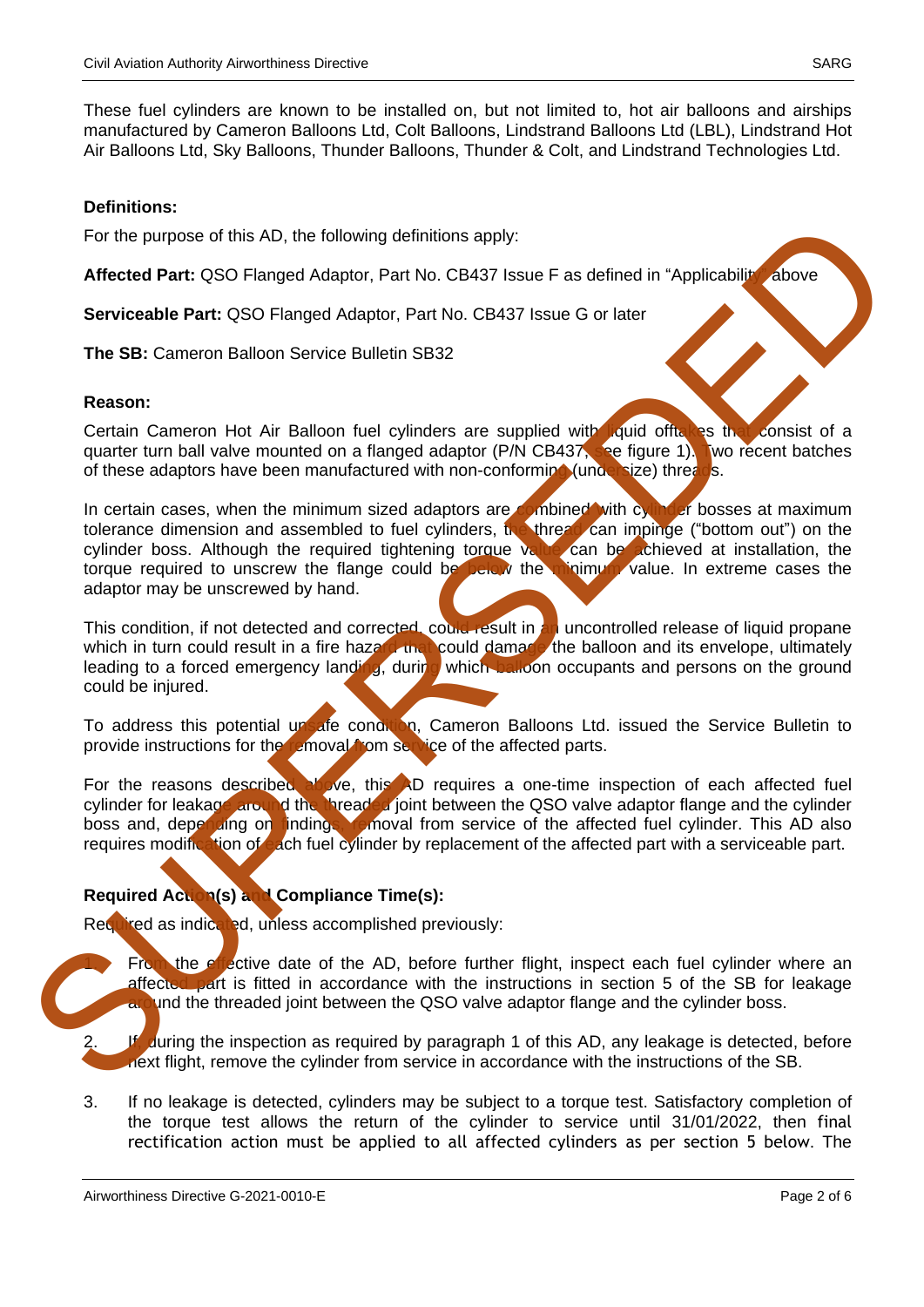torque test must be carried out by a Part-66(or appropriately qualified) inspector. Details of the torque test are included in document CBL/TN/DCB/3287 (**See Reference Publications below**). Cylinders that fail the torque check may be returned to service by replacing the QSO valve with a handwheel valve, P/N CB0824-0001, which has a Rego-type hose connection.

- 4. From the effective date of this AD, do not install an affected part on any cylinder.
- 5. Within 4 months after the effective date of this AD, modify each cylinder by replacing CB437 issue F QSO flanged Adaptor, with a P/N CB437 issue G (or later issue) CSO flange adaptor in accordance with the instructions of the SB, or by replacing the QSO valve assembly with a handwheel valve part No CB0824-0001 (this part has a Rego-type hose connection).

#### . **Reference Publications:**

Cameron Balloons Service Bulletin SB 32 Cameron Balloons Maintenance Manual (at latest revision) Document Cameron Balloons CBL/TN/DCB/3287 (See below link) https://www.cameronballoons.co.uk/c/download/Quick-Shut-Off-Valves-on-Duplex-propane-cylinders-**CB2901-CB2902-CB2903\_1.pdf**

#### **Remarks:**

- 1. The safety assessment has warranted immediate publication and notification without implementing the full consultation process and an immediate problication and notification.
- 2. Information about any failures, malfunctions, defects or other occurrences, which may be similar to the unsafe condition addressed by this AD, and which may occur, or have occurred on a product, part or appliance not affected by this AD, can be reported to the CAA aviation safety reporting system. This may include reporting on the same or similar components, other than those covered by the design to which this AD applies, if the same unsafe condition can exist or may develop on an aircraft with those components installed. Such components may be installed under an FAA Parts Manufacturer Approval (PMA), Supplemental Type Certificate (STC) or other modification. S[U](mailto:technical@cameronballoons.co.uk)PERINT months after the stetchto date of this AD, modify each cylinder by replacing CRIAT is a control data of the SAC of the Gatar is and CRIAT issue of or their states of the SAC of the SAC of the SAC of the SAC of the
	- 3. Enquiries regarding this Airworthiness Directive should be referred to: ga@caa.co.uk
	- 4. For any questions concerning the technical content of the requirements in this AD, please contact:

Cameron Balloons Limited t Johns Street. Bedminster, Bristol UK, BS3 4NH Email: technical@cameronballoons.co.uk  $+44 (0)117 9637216$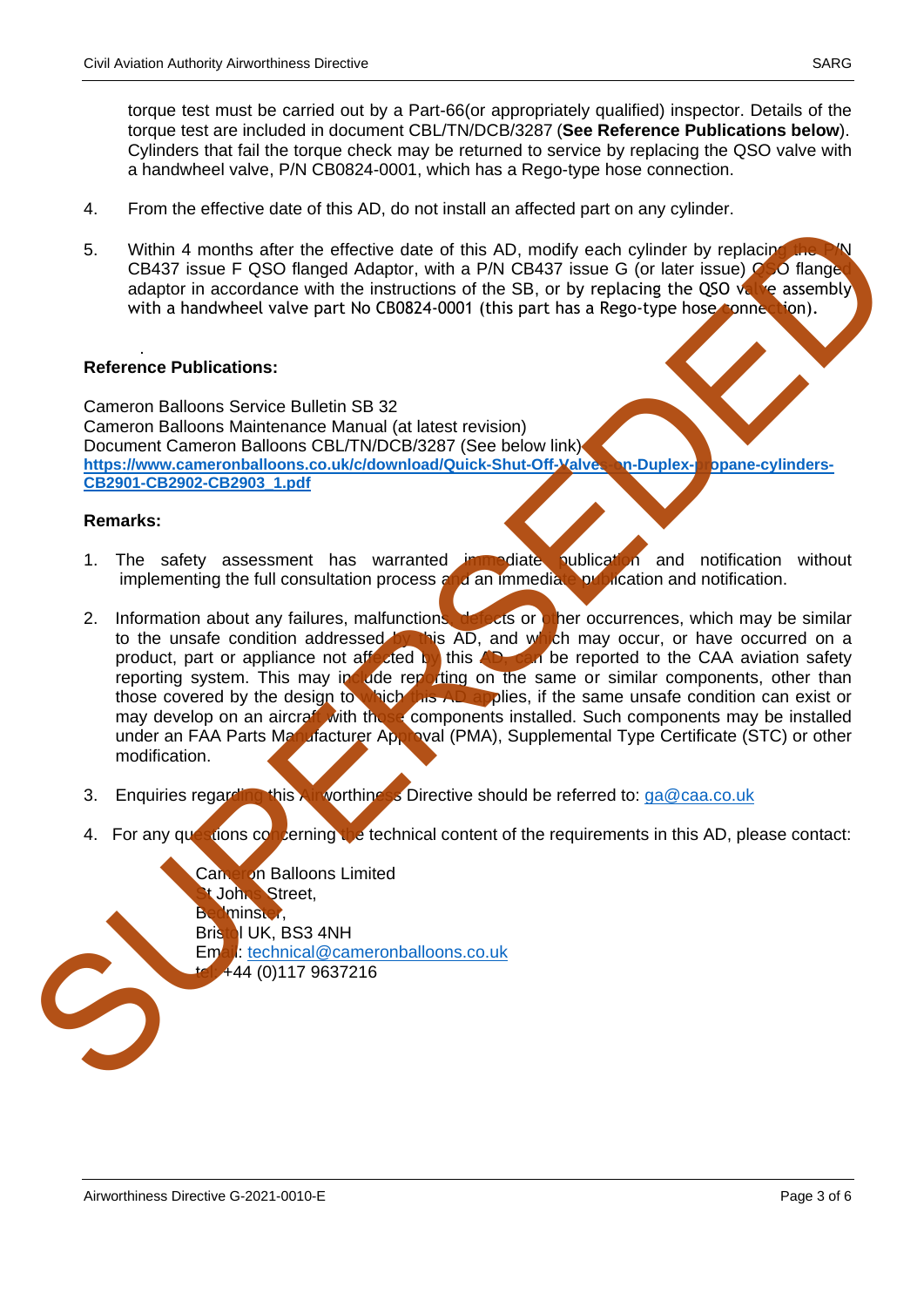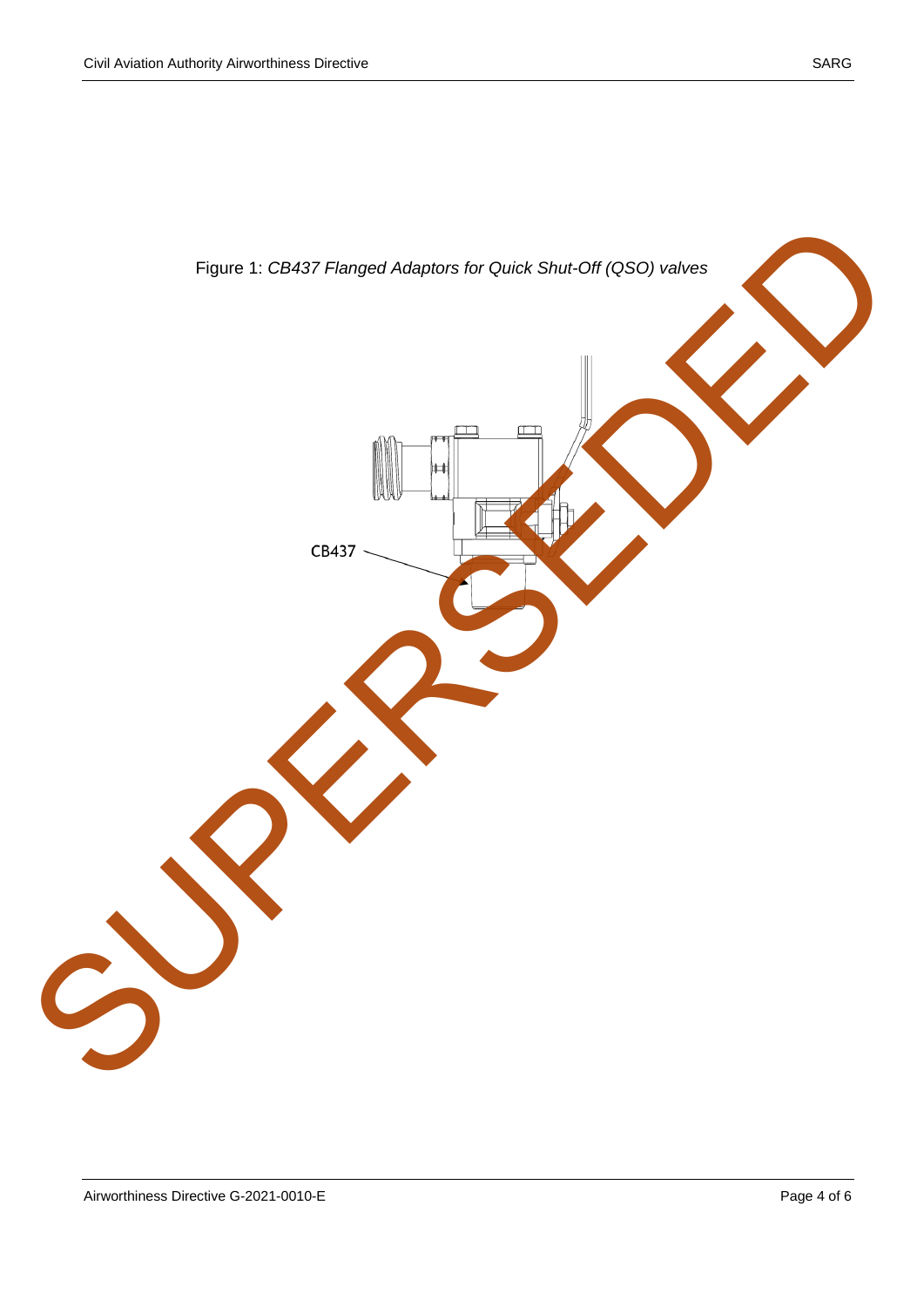| Part No.         | <b>Serial No.</b>                                                               |
|------------------|---------------------------------------------------------------------------------|
| CB2901 Cylinders | B01113, B01114, B01115, B01117, B01118, B01119, B01123, B01124, B01, 25,        |
|                  | B01126, B01127, B01128, B01130, B01131, B01132, B01133, B01134, L01135,         |
|                  | B01137, B01138, B01139, B01140, B01141, B01142, B01143, B01152, B0155,          |
|                  | B01156, B01157, B01158, B01159, B01160, B01161, B01162, B01156, B0116           |
|                  | B01168, B01169, B01170, B01171, B01172, B01177, B01179, B01180, B01181,         |
|                  | B01182, B01183, B01212, B01213, B01214, B01215, B01216, B01217, B01218,         |
|                  | B01219, B01220, B01222, B01223, B01227, B01228                                  |
|                  |                                                                                 |
| CB2902 Cylinders | C00017, C00031, C00032                                                          |
| CB2903 Cylinders | D01751, D01752, D01753, D01754, D01761, D01762, D01763, D01764, D01765,         |
|                  | D01766, D01767, D01768, D01769, D01770, D01771, D01772, D01773, D01777,         |
|                  | D01778, D01779, D01780, D01781, D01782, D01783, DM784, D01785, D01786,          |
|                  | D01787, D01788, D01789, D01790, D01791, D01792, D01793, D01794, D01795,         |
|                  | D01796, D01797, D01798, D01799, B01800, D01301, D01802, D01803, D01804,         |
|                  | D01805, D01806, D01807, D01808, D01809, D01810, D01811, D01812, D01814,         |
|                  | D01815, D01816, D01817, D01822, D01824, D01825, D01826, D01827, D01828,         |
|                  | D01829, D01830, D01831, DOL332, D01833, D1834, D01835, D01836, D01837,          |
|                  | D01838, D01839, D01840, D01841, D01842, D01844, D01845, D01846, D01847,         |
|                  | D01848, D01849, D01850, LO1851, D01852, D01853, D01854, D01855, D01856,         |
|                  | D01857, D01858, D01859, D01860, D01861, D01862, D01863, D01864, D01865,         |
|                  | D01866, D01867, PO1868, D01869, D01870, D01871, D01877, D01878, D01879,         |
|                  | D01880, D01881 D01882 D01885, D01884, D01885, D01886, D01887, D01888,           |
|                  | D01889, D0180 \D01891 D01892, D01893, D01894, D01895, D01896, D01897,           |
|                  | D01898, D01899, D01900, D01901, D01906, D01907, D01908, D01909, D01910,         |
|                  |                                                                                 |
|                  | D01911, D01912, D01913, D01914, D01915, D01916, D01917, D01918, D01919,         |
|                  | D01920 D01921, D01923, D01923, D01925, D01926, D01927, D01929, D01930,          |
|                  | D01 92, D019 4, D0193 D01936, D01937, D01938, D01939, D01940, D01941,           |
|                  | D01942 D01943, D01944, D01945, D01946, D01947, D01948, D01949, D01950,          |
|                  | <b>D01951</b><br>01952, DO 953, D01954, D01955, D01956, D01957, D01959, D01961, |
|                  | DO 962, LO 963, D01964, D01965, D01966, D01967, D01968, D01970, D01971,         |
|                  | D01972, D01973, D01974, D01975, D01976, D01750                                  |
|                  |                                                                                 |
|                  |                                                                                 |
|                  |                                                                                 |
|                  |                                                                                 |
|                  |                                                                                 |
|                  |                                                                                 |
|                  |                                                                                 |
|                  |                                                                                 |
|                  |                                                                                 |
|                  |                                                                                 |
|                  |                                                                                 |
|                  |                                                                                 |
|                  |                                                                                 |

Appendix 1: Part numbers and serial numbers of affected cylinders